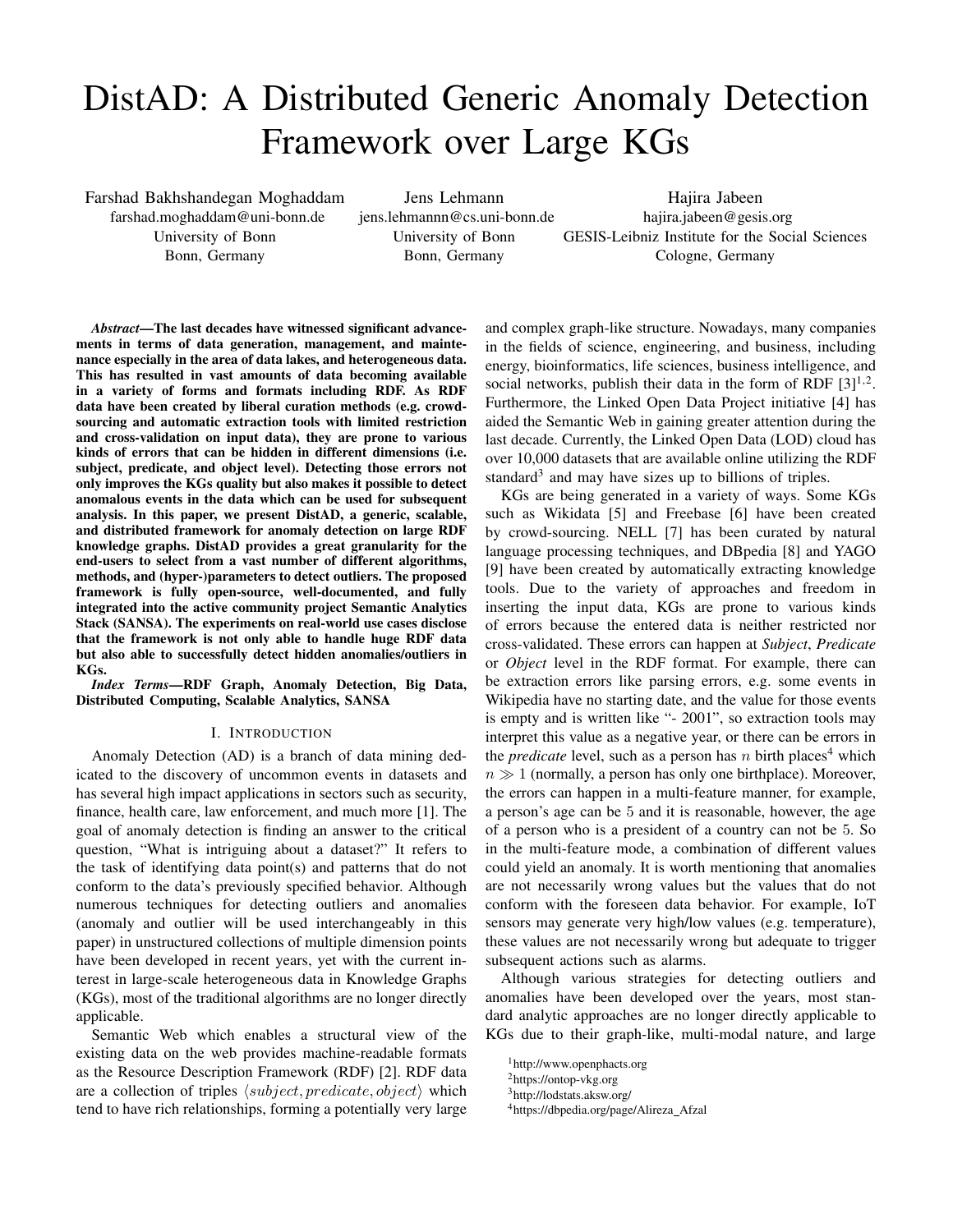size. To tackle the aforementioned issues, in this paper, we propose DistAD, a generic, distributed, and scalable software framework that can automatically detect anomalies in the KGs by extracting semantic features from RDF data, clustering entities, and applying an anomaly detection algorithm on the level of *numeric objects*, *predicates*, and multi-feature scenarios. DistAD offers flexibility over different parts of the workflow and lets the end-users select different approaches and granularity based on their use-cases. In addition, DistAD is integrated into the SANSA Stack [10] and interacts with the different SANSA computational layers. This integration ensures long-term sustainability, as SANSA is an actively maintained project and uses the community ecosystem (i.e. mailing list, issue trackers, continuous integration, and website, etc.).

To summarize, the main contributions of this paper are as follows:

- Introducing a distributed generic framework that can automatically detect anomalies in a large RDF graph
- Integrating the approach into the SANSA Stack
- Covering the code by unit tests, documenting it in Scala docs, and providing a tutorial<sup>5</sup>
- Making DistAD and the framework open-source and publicly available on GitHub<sup>6</sup>
- Evaluation of the results over multiple datasets and empirical evaluation of scalability

The rest of the paper is structured as follows: The related work is discussed in Section II. Preliminaries are presented in Section III. DistAD workflow, and implementation are detailed in Section IV. Section V covers the evaluation of the DistAD and demonstrates the scalability. Finally, we conclude the paper in Section VI.

# II. RELATED WORK

Although Anomaly Detection is already a well-studied field with the focus specifically on the task of anomaly detection in non-relational datasets [11], however to the best of our knowledge there has not been much dedicated research work particularly on anomaly detection on a large RDF dataset. Therefore in this section, we discuss a few existing outlier detection methods.

One of the pioneers in the area of detecting incorrect numerical data in DBpedia is [12]. The authors performed the process of finding numerical outliers in two steps. In the first step, they grouped the *subjects* based on the *type* information. In next step, the outliers detected by IQR (see Section IV-F). The authors used the FeGeLOD framework [13] for vectorizing the entities and reported that the runtime on datasets containing only two properties- *DBpedia-owl:populationTotal* and *DBpedia-owl:elevation* is over 24 hours due to the slow clustering algorithm.

In another work [14] which is close to [12], the authors introduced two independent outlier detection approaches. In

<sup>6</sup>https://github.com/SANSA-Stack/SANSA-Stack/releases/tag/v0.8.3 DistAD

the first phase, they produced a significant sub-population and then applied outlier detection on the sub-population. In the second phase, the *owl:sameAs* property was used to confirm or reject the outliers and detect if an outlier is a natural outlier or not. However, to extract the required information, their method required manual querying of data.

One can consider outlier detection as a quality improvement process over KGs. For example, [15] used a distance-based approach to detect incorrect RDF statements by applying a distance-based clustering method for pointing out the outliers in linked data. The distance was calculated by a semantic similarity measure that took into consideration the *subject type*, *object type*, and the underlying schema.

CONOD [16] is a scalable and generic algorithm for numeric outlier detection for DBpedia. It utilized *rdf:type* and Linked Hypernyms Dataset (LHD) [17] for creating cohorts. Cohorts, unlike clusters, could overlap with each other. For cohorts, [16] used a scalable clustering approach based on Locality Sensitive Hashing (LSH) [18]. As the authors used *rdf:type* and LHD, this approach is only applicable to DBpedia.

In summary, all the above-mentioned methods (except [16]) are not scalable to large-scale knowledge graphs, are complex, and require manual intervention. In addition, although [16] is scalable, but can be only applied on DBpedia. On the contrary, DistAD is distributed and scalable, is automatic and does not require any user interaction, and operates over arbitrary data.

## III. PRELIMINARIES

# *A. Anomaly Detection*

The very first and prominent definition of an outlier dates back to 1980, and is given in [19]:

*"An outlier is an observation that differs so much from other observations as to arouse suspicion that it was generated by a different mechanism."*

As the definition indicates, anomalies are not necessarily wrong values but values that do not conform with the normal data behavior. In the literature, a wide variety of outlier detection approaches have been suggested that can be broadly classified based on nearest neighbors, clusters, or metrics such as density, distance, depth, and statistics. In Section IV-F we discuss a few prominent univariate and statistical methods for outlier detection.

## *B. Apache Spark*

Apache Spark<sup>7</sup> is an open-source unified analytics engine for large-scale data processing. It is available under the Apache Open Source License. Spark provides an interface for programming entire clusters with implicit data parallelism and fault tolerance and provides a set of data analytics modules available in Scala, Python, and Java. Moreover, Spark contains several independent special-purpose libraries such as *Spark Core* which includes basic functionalities of Spark like task scheduling, memory management, fault recovery, and interaction with the storage system, *Spark SQL* which deals with

<sup>5</sup>https://sansa-stack.github.io/SANSA-Stack/

<sup>7</sup>http://spark.apache.org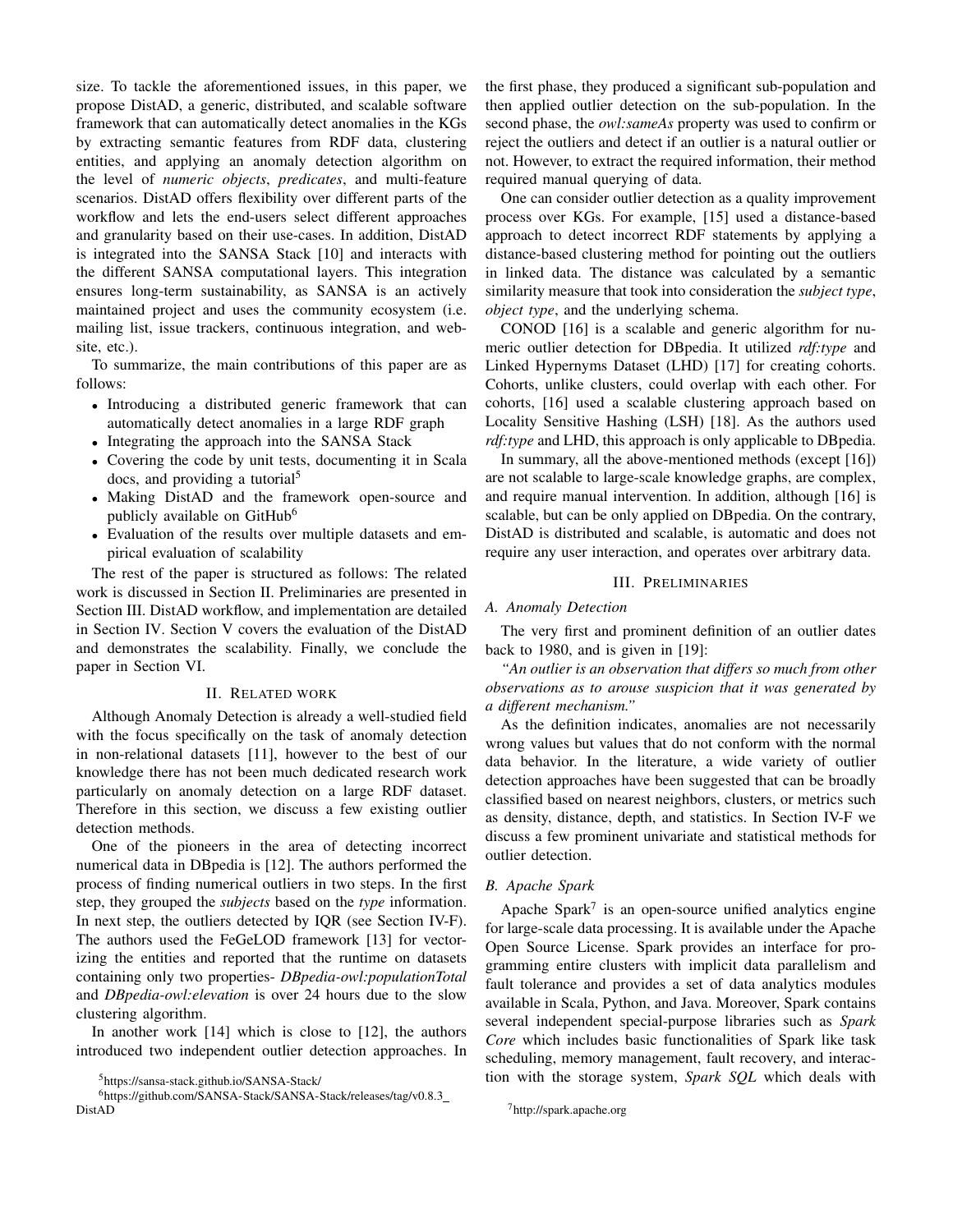structured data by providing the DataFrames API, *Cluster Manager* which is designed for distributed computing where parallel operations run on various computer nodes, and last but least MLlib<sup>8</sup> which is a scalable machine learning library to make practical machine learning scalable.

# *C. SANSA [10]*

As we have integrated our framework into the SANSA Stack, in this section, it is briefly introduced. SANSA addresses the need of having a scalable and distributed computational engine to work with semantic data. It benefits from an in-memory analytics framework, Apache Spark, and provides fault-tolerant, highly available, and scalable approaches to efficiently process RDF data with the support for semantic technology standards. SANSA provides various layers of functionality for semantic data representation, querying, inference, and analytics and is available on  $G$ it $Hub<sup>9</sup>$ .

### IV. DISTAD AS A RESOURCE

We now present DistAD, a generic framework for Anomaly Detection in KGs. The framework performs anomaly detection by extracting semantic features from entities for calculating similarity, applying clustering on the entities, and running multiple anomaly detection algorithms to detect the outliers on the different levels and granularity. The output of DistAD is a list of anomalous RDF triples. *a) Availability:* All the components of the framework are fully integrated into the SANSA ecosystem within the machine learning layer. The framework is fully available for the community as an open-source GitHub repository<sup>10</sup>. *b*) *Impact*: DistAD offers practitioners from the semantic web domain to detect the outliers in their dataset and improve the quality of the existing dataset. Moreover, thanks to its power in handling huge RDF data, it can be used in IoT domains to detect anomalous events in the RDFized sensor data in many areas such as energy domain<sup>11</sup>. *c*) Usability: The framework is not only documented on the code level but we also provide a tutorial on its use  $12$ . We also have numerous samples available as an example class to significantly assist in try-out barrier.

DistAD offers options to select different algorithms and hyperparameters to prepare a customized pipeline for anomaly detection. Table I lists the possibilities and Figure 1 depicts the high-level system architecture overview. In the following, each step of the framework is explained in detail based on Figure 1.

# *A. Reading Data (Step 1)*

The first step of DistAD is reading the RDF data and loading it into memory as a dataframe. The RDF data can reside in normal file systems or HDFS (Hadoop File System). The framework supports *N-Triple* and *Turtle* file formats.

<sup>8</sup>https://spark.apache.org/mllib/

<sup>9</sup>https://github.com/SANSA-Stack

<sup>10</sup>https://github.com/SANSA-Stack/SANSA-Stack/releases/tag/v0.8.3\ DistAD

<sup>11</sup>https://platoon-project.eu/

<sup>12</sup>https://sansa-stack.github.io/SANSA-Stack/

# *B. Similarity Calculation (Step 2)*

Most clustering algorithms require a mechanism to calculate the similarity between different data points. In our framework, we used DistSim [25]. The semantic similarity estimations of DistSim operate based on feature sets. These feature sets are derived from the RDF data by the Feature-Extractor Module, which is implemented as a Transformer. DistSim provides multiple modes for the feature extraction module. However, in this framework, we only use the *predicates* (OT mode in [25]) as main features. In short, in this mode, two entities will be similar if they share many common predicates. This helps the clustering algorithm to group similar entities together. Moreover, we implemented two variations, i.e. *Full* and *Partial* similarity. In *Full* similarity we consider all the existing predicates of an entity to calculate the similarity between entities. In *Partial* mode, we only consider predicates that have numeric literals as objects. Although the accuracy of the *Full* mode is higher due to considering all the available predicates, the *Partial* mode benefits from faster operation due to less number of predicates.

# *C. Clustering Algorithms (Step 3)*

Clustering is a key point in most anomaly detection techniques. The reason why clustering is needed in anomaly detection in KGs is that the traditional methods may gather all values of a certain predicate, such as *dbp:weight* and attempt to detect anomalies for this feature. However, in KGs, comparing a feature from different entity types (e.g., the weight of persons against the weight of vehicles) is logically incorrect. Therefore here we mention two clustering algorithms that have been integrated into the DistAD framework.

*a) BisectingKmeans [20]:* The bisecting K-Means clustering algorithm is a variation on the standard K-Means algorithm. The method begins with a single cluster containing all of the points. Iteratively, it discovers divisible clusters on the bottom level and bisects each one using k-means until there are *k* total leaf clusters or none are divisible. To promote parallelism, the bisecting steps of clusters on the same level are grouped. If bisecting all divisible clusters on the bottom level results in more than *k* leaf clusters, the bigger clusters take precedence.

Besides the algorithm, we integrated the Silhouette method with squared Euclidean distance, which is a heuristic approach to determine the optimal number of clusters in a data set. The Silhouette coefficient value presents a measure of how close each point in one cluster is to points in the neighboring clusters. This measure has a range of  $[-1, 1]$ , and a higher Silhouette Coefficient score relates to a model with betterdefined clusters. Our implementation can automatically select the optional  $k$  for the clustering.

*b) MinHashLSH:* Locality Sensitive Hashing (LSH) [18] is an important class of hashing techniques that is commonly used in clustering, approximate nearest neighbor search, and outlier detection with large datasets. LSH hashes data points into buckets using a family of functions ("LSH families"), so that data points that are near to each other are in the same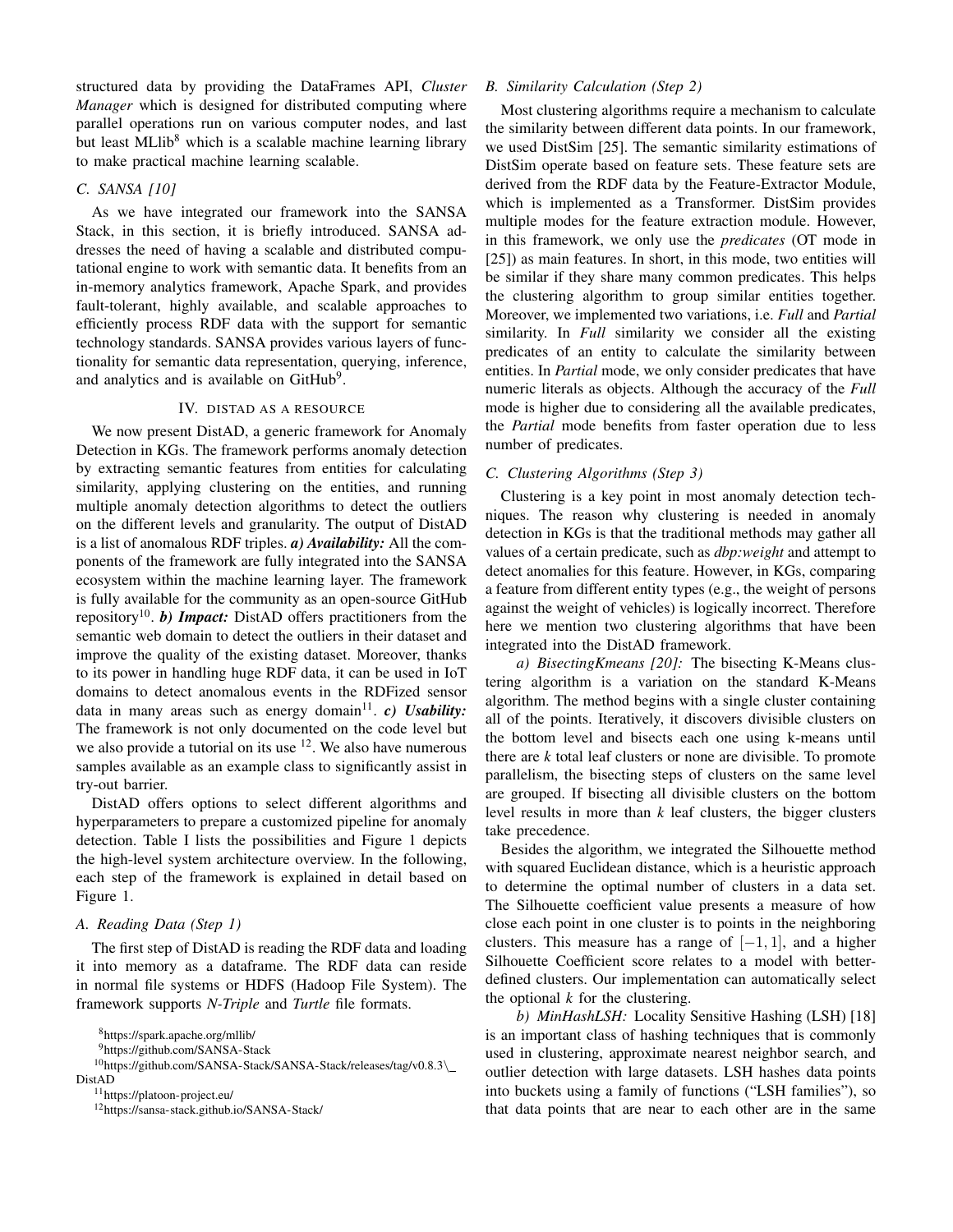

Fig. 1. System Architecture Abstract Overview

| <b>Feature</b>               | <b>Options</b>                 | <b>Comments</b>                                                  |
|------------------------------|--------------------------------|------------------------------------------------------------------|
| Similarity Calculation       | Full Similarity                | Consider all the predicates to generate features                 |
|                              | Partial Similarity             | Consider only numerical predicates to generate features          |
| Clustering Algorithm         | BisectingKmeans [20]           | Hierarchical version of K-Means clustering algorithm             |
|                              | MinHashLSH                     | Cohorting based on Local Sensitivity Hash                        |
| <b>Feature Extraction</b>    | Pivoting/Grouping              | Basic operation for extracting feature from RDF data             |
|                              | Literal2Feature [21]           | Sophisticated method for extracting features from RDF data       |
|                              | Numeric Literals               | Detects anomalies only in the numeric values                     |
| Anomaly Detection Type       | Predicates                     | Detects anomalies on the predicate level                         |
|                              | Multi-feature                  | Detects anomalies on a set of features                           |
|                              | Interquartile Range [22]       | Used for single-value features (numeric literals and predicates) |
| Anomaly Detection Algorithms | Median Absolute Deviation [23] | Used for single-value features (numeric literals and predicates) |
|                              | Z-score                        | Used for single-value features (numeric literals and predicates) |
|                              | IsolationForest [24]           | Used for multi-feature scenarios                                 |
| <b>Cluster Detection</b>     | Silhouette Method              | For detecting the best optimal number of clusters                |

| TABLE I                        |
|--------------------------------|
| DISTAD CONFIGURABLE COMPONENTS |

bucket with a high likelihood. MinHash<sup>13</sup> is an LSH family method for Jaccard distance where input features are sets of natural numbers. The output of MinHashLSH is a pairwise Jaccard similarity between data points.

# *D. Feature Extraction (Step 4)*

Before being able to apply any anomaly detection algorithm on the RDF data, the KGs should be vectorized (Prepositionalized). This step moves each feature (object, predicate,...) to a separate column in Spark dataframes for further subsequent analysis. To this end, we integrated the following approaches.

*a) Pivoting/Grouping:* Pivoting is a reshaping mechanism that Spark provides over dataframes. Pivoting reshapes data (produce a "pivot" table) based on column values. The following example depicts how pivoting works on sample RDF data if one wants to pivot the listing 1 based on "Predicate" and aggregate over "Object". The result is shown in listing 2.

| Subject                                                                                                                                                                                       | <b>IPredicate</b> | Object |
|-----------------------------------------------------------------------------------------------------------------------------------------------------------------------------------------------|-------------------|--------|
| dbr:Barack_Obama  dbo:birthPlace dbr:Hawaii<br> dbr:Barack Obama  dbo:birthDate  1961-08-04<br> dbr:Angela_Merkel dbo:birthPlace dbr:Hamburg <br> dbr:Angela Merkel dbo:birthDate  1954-07-17 | ----------        |        |

Listing 1. Original dataframe before pivoting

| Subject                      | dbo:birthDate dbo:birthPlace |  |
|------------------------------|------------------------------|--|
|                              |                              |  |
| dbr:Barack Obama  1961-08-04 | Idbr:Hawaii                  |  |
| dbr:Angela Merkel 1954-07-17 | dbr:Hamburg                  |  |
|                              |                              |  |

Listing 2. Dataframe after pivoting based on "Predicate" and aggregating over "Object"

*b) Literal2Feature:* Literal2Feature [21] is a generic, distributed, and a scalable software framework that can automatically transform a given RDF dataset to a standard feature matrix by deep traversing the RDF graph and extracting literals to a given depth. The result of Literal2Feature is a

<sup>13</sup>https://spark.apache.org/docs/latest/ml-features#minhash-for-jaccarddistance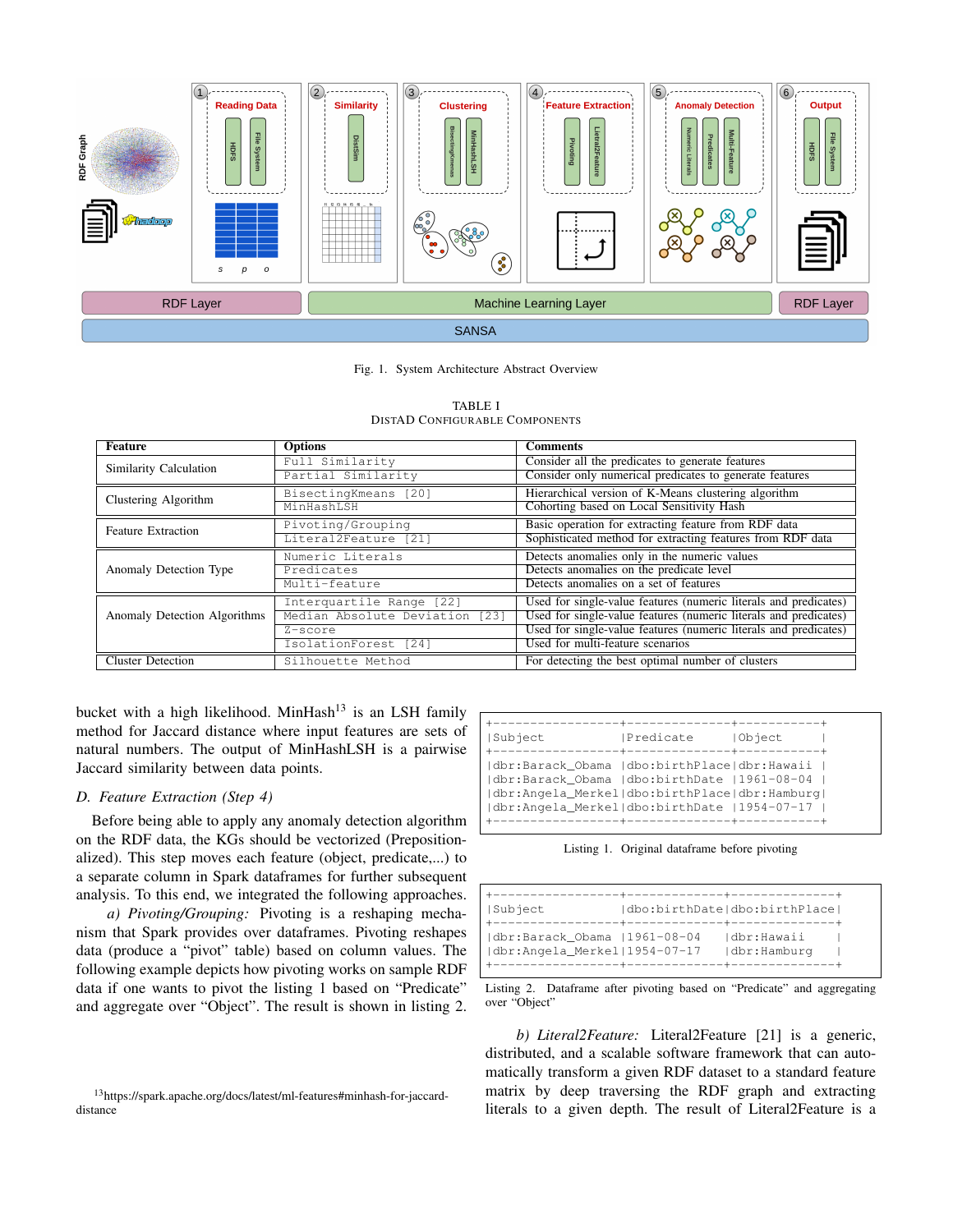SPARQL query that extracts the features. This option helps the user to extract features that are not in the direct vicinity of an entity for the outlier detection purpose. A possible small sample feature extracting SPARQL query created by the Literal2Feature model is shown in Listing 3. This query is executed by the SANSA built-in SPARQL engine and the result is the vectorized RDF dataframe.

**SELECT** ?movie ?movie\_\_down\_title ?movie\_\_down\_runtime **WHERE** { ?movie **a** <http://data.linkedmdb.org/movie/film> **OPTIONAL** { ?movie <http://purl.org/dc/terms/title> ? movie\_\_down\_title .} **OPTIONAL** { ?movie <http://data.linkedmdb.org/movie/ runtime> ?movie\_\_down\_runtime .} }

Listing 3. Sample SPARQL query of Literal2Feature

# *E. Anomaly Detection Type (Step 5)*

In DistAD, we have provided 3 types of anomaly detection methods in the framework i.e. a) Numeric Literals b) Predicates c) Multi-Feature

*a) Literal Values:* Due to the liberty of KG curation methods, KGs are prone to various kinds of errors. As explained earlier, the errors may happen in *Subject*, *Predicate* or *Object* level. For example, there can be extraction errors like parsing errors, e.g. "3-4" can be interpreted as "3", and "-4".

*b) Predicates:* This type of error happens when an entity has more/less than a usual number of the same predicate. For example, a person normally may have none to a few children. However, if he/she has, for example, 200 children, then this type of (potential) error should be detected to increase the quality of the KGs. In this case, the dataframe containing RDF data is transformed to a new dataframe by grouping based on subjects and predicates and counting based on predicates.

*c) Multi-Feature:* Multi-feature anomaly detection helps users to detect contextual anomalies. Normally, there exists some hidden correlation between multiple features, for example, there is a positive correlation between the height and the age of a person. By considering these features separately, the algorithm will not detect a person with 1.8*m* height as abnormal. However, having contextual information such as the person's age (e.g., 2 years old) can make this combination anomalous.

#### *F. Anomaly Detection Algorithms (Step 5)*

To cover the mentioned anomaly detection methods, we have integrated multiple prominent anomaly detection algorithms. For detecting anomalies in the numerical literals and predicates, IQR, MAD, and Z-Score are implemented, and for the multi-feature scenario, Isolation Forest is integrated.

*a) Interquartile Range:* The Interquartile Range (IQR) method [22] is a measure of statistical dispersion. It is based on finding the first quartile  $(Q1)$ , the second quartile (Median), and the third quartile  $(Q3)$  of the given numerical dataset. These quartiles can be clearly seen on a box plot on the data. IQR is the difference between Q3 and Q1. The data points which are smaller than  $Q1 - 1.5 \times IQR$  and greater than  $Q3 + 1.5 \times IQR$  are considered as outliers. Figure 2 depicts the IQR and the outliers ranges.



Fig. 2. Box and Whiskers Plot for Interquartile Range

*b) Median Absolute Deviation:* Median Absolute Deviation (MAD) [23] is a robust measure of the variability of a univariate sample of quantitative data. It is more resilient to outliers in a data set than the standard deviation method. For a univariate data set  $X_1, X_2, ..., X_n$  the MAD is defined as the median of the absolute deviations from the data's median, so if  $X = median(X)$  then:

$$
MAD = b \times median(|X_i - \tilde{X}|)
$$

where *b* is a constant scale factor, which depends on the distribution. Any value in the input set  $X$  which is greater than  $X + 2.5 \times MAD$  and less than  $X - 2.5 \times MAD$  is considered an outlier.

*c) Z-Score:* Z-Score is the number of standard deviations by which the value of a raw score (i.e., an observed value or data point) is above or below the mean value of what is being observed or measured. Raw scores above the mean have positive standard scores, while those below the mean have negative standard scores. For example, a Z-score of 2.5 means the data point is 2.5 units away from the mean, so it can be considered as an anomaly. The Z-score is defined as:

$$
z-score = \frac{x-mean}{standard deviation}
$$

*d) Isolation Forest [24], [26]:* Isolation Forest (IF) is an anomaly detection algorithm that identifies anomalies using isolation. Similar to Random Forests, Isolation Forest is built based on decision trees. The algorithm constructs an ensemble of isolation trees from the training data. At the basis of the Isolation Forest algorithm, there is a tendency of anomalous instances in a dataset to be easier to separate from the rest of the sample (isolate), compared to normal points. Randomly sub-sampled data is processed in an Isolation Forest in a tree structure based on randomly selected features. Anomalies are less likely to occur in samples that travel deeper down the tree since they require more cuts to isolate them. Similarly, the samples which end up in shorter branches indicate anomalies as it was easier for the tree to separate them from other observations.

#### *G. Output (Step 6)*

The last step of the framework is saving the output to a file. The output is the list of anomalous RDF triples. The triples can be saved as a normal file on a file system or on HDFS.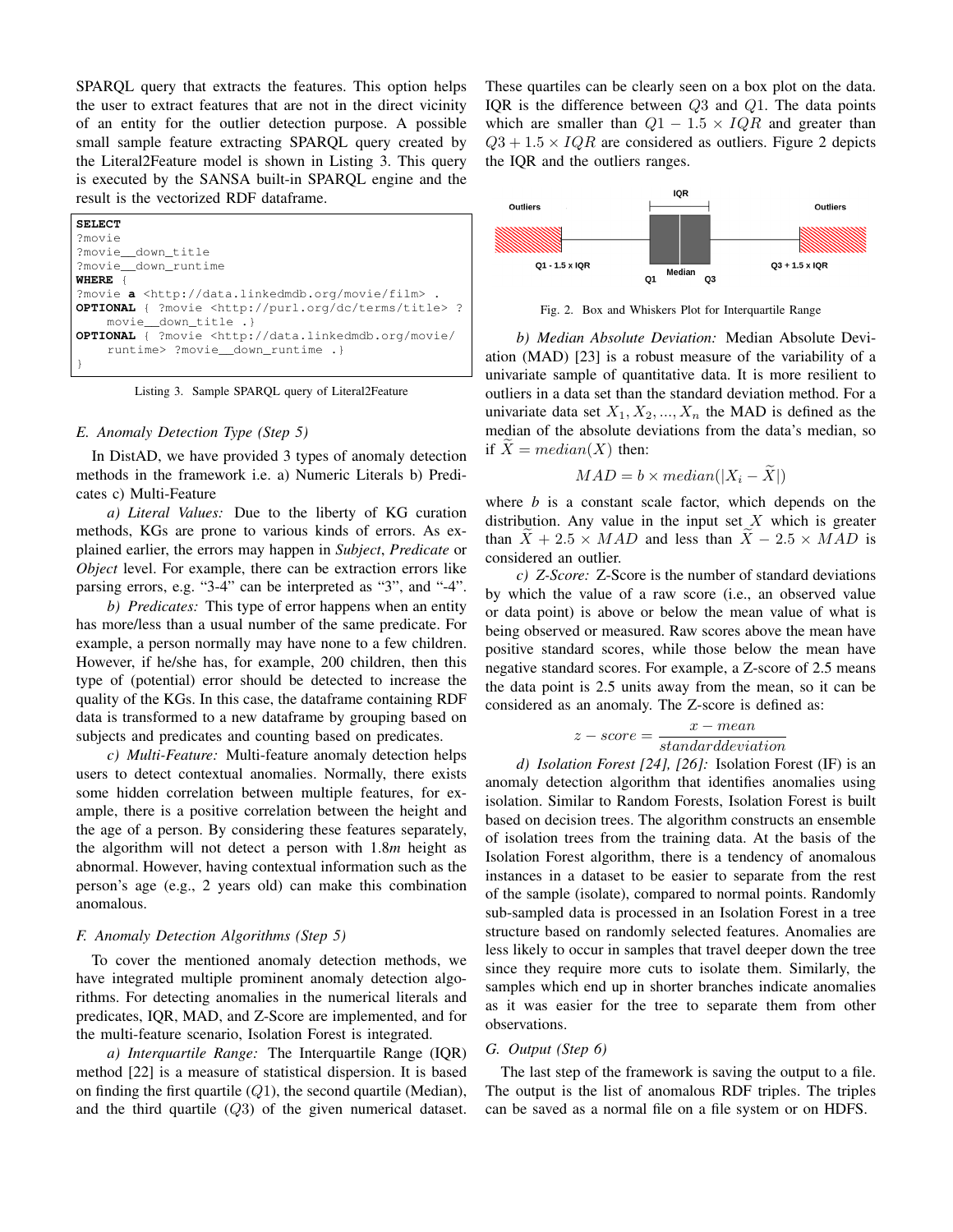| <b>Dataset</b>                      | Accident  | DBpedia1  | DBpedia2   |
|-------------------------------------|-----------|-----------|------------|
| Format                              | Turtle    | N-Triple  | N-Triple   |
| #Triples                            | 5,961,107 | 1.000.000 | 10,000,000 |
| <b>#Distinct Predicates</b>         | 63        | 15.520    | 29.375     |
| <b>#Distinct Numeric Predicates</b> |           | 7.067     | 14.372     |
| <b>File Size</b>                    | 461 MB    | 137 MB    | 1.4 GB     |

TABLE II DATASET STATISTICS

# *H. Implementation*

As the programming language of SANSA is Scala<sup>14</sup>, we have selected this language and its APIs in Apache Spark to provide the distributed implementation of DistAD. Moreover, we benefit from SANSA IO, ML, and Query layers. Technically, as it can be seen in Figure 1, DistAD can be divided into the following steps 1) Read RDF data as a data frame 2) vectorize the RDF data 3) Cluster the data 4) Extract features for anomaly detection 5) Run anomaly detection algorithm 6) Save the anomalies in a file.

### V. EXPERIMENTS

In this section, we present two sets of experiments to analyze different aspects of DistAD. In the first experiment, the correctness of the extracted anomalies will be analyzed over different datasets and in the second experiment, the scalability of the proposed framework will be investigated.

# *A. Experiment A: Assessment of the detected Anomalies*

In this section, we analyze the detected anomalies. To this end, three datasets have been exploited. Engie-accident dataset and 1M and 10M triple sample of DBpedia<sup>15</sup>. Engie  $SA^{16}$  is a French multinational electric utility company that operates in the fields of energy transition, electricity generation and distribution, natural gas, nuclear, renewable energy, and petroleum. The accident dataset contains data about accidents that occurred in France in 2018<sup>17</sup>. DBpedia dataset is a sample of the infobox part which contains most of the literal predicates in DBpedia. An overview of the datasets is given in Table II.

Without loss of generality, we define the following setups to show the ability of the framework:

*a) Anomaly Detection on Numerical Literals:* For this case, we use DBpedia1 dataset. We select BisectingKmeans algorithm for clustering, IQR for anomaly detection, *Full* mode for the semantic similarity feature extractor, and use pivoting for vectorization. We also performed the silhouette method and set the number of clusters to 2. As a result, DistAD could detect 19,778 triples that contain anomalous values from 1,232 distinct properties. Some prominent anomalous properties found by DistAD are *dbp:year*, *dbo:postalCode*, *dbo:year2start*, etc. and as it can be seen most of the outliers are found in the date/time related predicates. Manual inspection of detected outliers revealed that the DBpedia extraction



Fig. 3. Accidents which are detected as anomalies

tool can not always extract correctly the information related to date/time and that leads to the wrong values. Table III shows a few detected outliers and their corresponding values from Wikipedia.

*b) Anomaly Detection on Predicates:* For this case, we used the same configuration as the previous experiment but use the larger DBpedia2 dataset. By running DistAD, we could detect some interesting anomalies in the predicates. For example, *Nasir al-Din al-Tusi* has four *dbo:birthDate* in the DBpedia dump, however, by manually checking it we realized that three out of four are locations, not the dates. This error is propagated to DBpedia because of putting locations under the *Born* property in Wikipedia infobox. Moreover, for example, *Alia Toukan* has two *dbp:father* which by checking Wikipedia, we realized that there is one name as her father but with two different links which caused this issue.

*c) Multi-Feature Anomaly Detection:* In this case, we use the Engie dataset. As BisectingKmeans algorithm performs well for clustering, we select it for the clustering algorithm. Regarding anomaly detection, we use IsolationForest and use Literal2Feature [21] (depth=1) for feature extraction. The optimal number of clusters for this dataset is set to 4. Figure 3 shows the detected anomalies. As it can be seen, there are a few accidents that happened outside France and the algorithm could correctly detect them as anomalies by considering their geo-coordinates as a feature set and isolating them from the normal data. These types of anomalies will not be detected if one considers only latitude or longitude separately. However, considering them together make it possible to detect contextual outliers. The dataset contains the data of 55,949 accidents, out of those 1,962 are outside France, and the framework could correctly detect all outliers.

#### *B. Experiment B: Scalability*

In this experiment, we evaluate the scalability of DistAD by using different data sizes and varying cluster computing setups. To be able to have different sizes of datasets, we have sampled the DBpedia dataset. Table IV lists the datasets and their characteristic. As the scalability of Literal2Feature and MinHashLSH has been intensively investigated in [21] and [16] respectively, for these experiments, we use BisectingKmeans for clustering, Z-Score for anomaly detection, *Full* mode for the semantic similarity feature extractor, and pivoting/grouping for feature extraction. Moreover, we run

<sup>14</sup>https://www.scala-lang.org/

<sup>15</sup>https://databus.dbpedia.org/dbpedia/collections/latest-core

<sup>16</sup>https://www.engie.com

 $17$ Can not be publicly published due to Intellectual Property concerns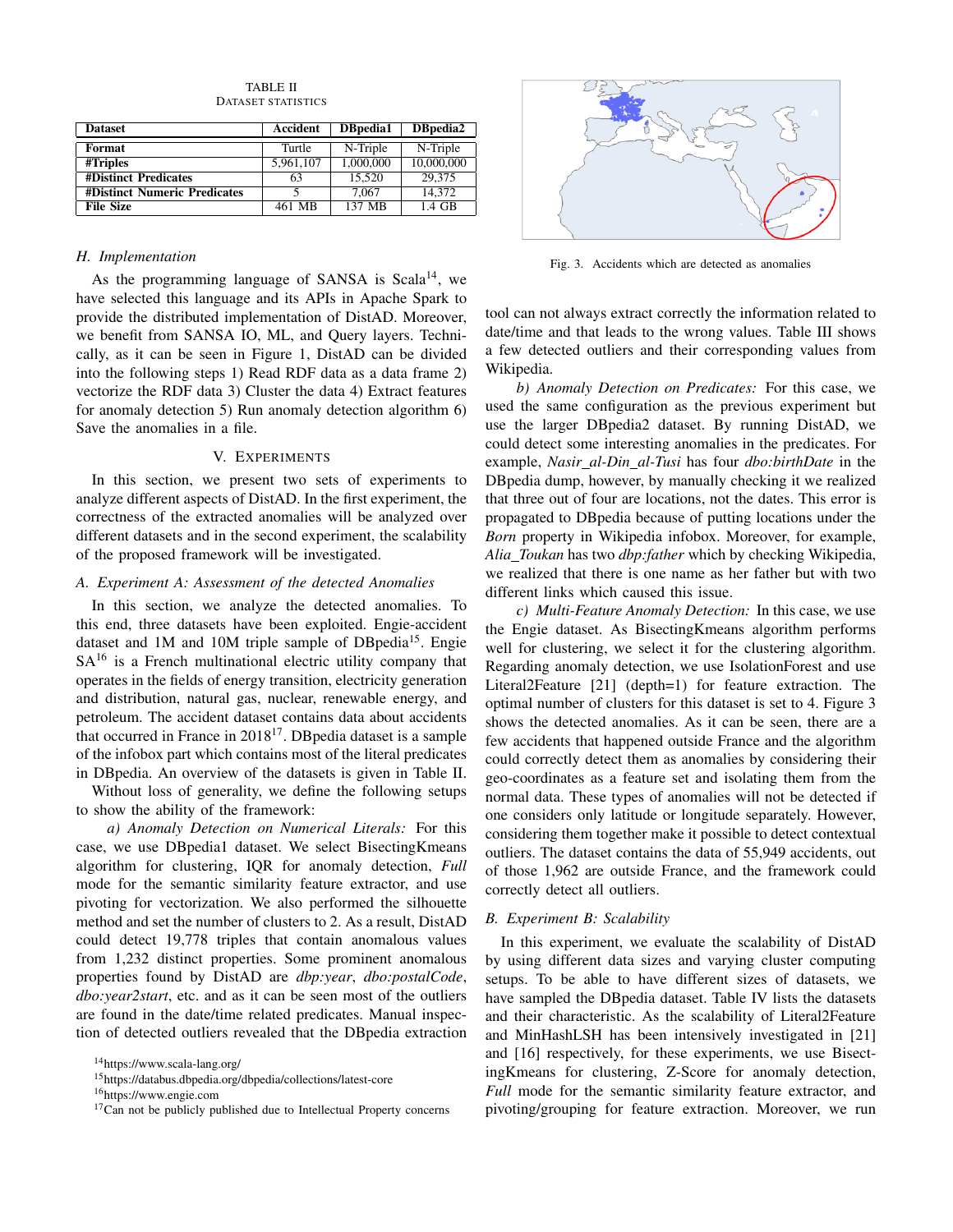| <b>TABLE III</b>                    |  |
|-------------------------------------|--|
| Example of real outliers in DBpedia |  |

| <b>Entity</b> | Predicate      | Wikipedia Value        | <b>DB</b> pedia Value                          | <b>Reason</b>            |
|---------------|----------------|------------------------|------------------------------------------------|--------------------------|
| Ian Turbott   | dbp:year       | 1989-2000              | $19892000^{\circ}$ xsd:integer                 | can not handle hyphen    |
| Bidhan Saran  | dbo:postalCode | 700004, 700006, 700007 | 700004700006700007^^xsd:integer                | can not handle commas    |
| Steve Walters | dbp:year2start | 198?-85                | 198 <sup><math>\gamma</math></sup> xsd:integer | wrong value in Wikipedia |

TABLE IV DATASET DESCRIPTION

| <b>Dataset</b>      | #Triples        | <b>Size</b>       |
|---------------------|-----------------|-------------------|
| DBpedia-S           | 1 M             | 136 MB            |
| DBpedia-M           | 10 <sub>M</sub> | $1.4$ GB          |
| DBpedia-L           | 50 <sub>M</sub> | 6.8 GB            |
| <b>DB</b> pedia     | 97.5 M          | $13.3 \text{ GB}$ |
| DB pedia $\times$ 2 | $195$ M         | $26.6$ GB         |
| DBpedia $\times$ 4  | 390 M           | $53.2$ GB         |

two algorithms for detecting anomalies on numeric literals and predicates.

*1) Scalability over number of cores:* To adjust the distributed processing power, the number of available cores was regulated. In this experiment, we selected DBpedia (13.3 GB) as a pilot dataset and the number of cores was increased starting from  $2^3 = 8$  up to  $2^7 = 128$ . The experiments were carried out on a small cluster of 4 nodes (1 master, 3 workers): AMD Opteron(TM) CPU Processor 6376 @ 2300MHz (64 Cores), 256 GB RAM. Moreover, the machines were connected via a Gigabit network. All experiments are executed three times and the average value is reported in the results. Figure 4 shows the scalability over different computing cluster setups. It is clear that increasing the computational power horizontally, decreases the execution time. Initially, doubling the number of cores reduces the execution time by nearly a factor of two. However, increasing the number of cores only minimally reduces execution time. This phenomenon is caused by the overhead of moving data between nodes as well as network delay.



Fig. 4. Processing power vs processing time

*2) Scalability over dataset size:* To analyze the scalability over different datasets, we fix the computational power to 64

cores and run the experiments for all datasets introduced in Table IV. By comparing the runtime as shown in Figure 5, we note that the execution time does not increase exponentially. Hence, increasing the size of the dataset with the factor of 10 does not necessarily increase the execution time by a factor of 10. This behavior is due to the distribution among available resources e.g. (memory) and partition size. It can be seen that by increasing the dataset size from 1.4 GB to 13.3 GB ( $\sim$  12 times bigger), the execution time almost only doubles.



Fig. 5. Sizeup performance evaluation over 64 Cores

# VI. CONCLUSION

In this paper, we introduced DistAD, a generic, distributed, and scalable framework for anomaly detection in KGs. DistAD is open-source, available on GitHub, and integrated into SANSA Stack. By providing full control over different algorithms, methods, and (hyper-)parameters, DistAD enables users to have a substantial level of flexibility in using the framework. Our experiments show that the framework can correctly detect different types of anomalies in KGs and it can help to improve the data quality in KGs. Moreover, our experiments show that DistAD can be successfully scaled over a cluster of nodes for a large size of data.

In the future, we plan to work on anomaly explainability over KGs. Especially when performing multi-feature anomaly detection, it is vital to be able to explain why a specific data point is considered an anomaly. Moreover, we plan to work with anomaly detection inductive rules to be able to generate an automatic SPARQL query to fetch all anomalies.

### ACKNOWLEDGMENT

This work was partly supported by the EU Horizon 2020 project PLATOON (GA no. 872592). We would also like to thank the SANSA development team for their helpful support.